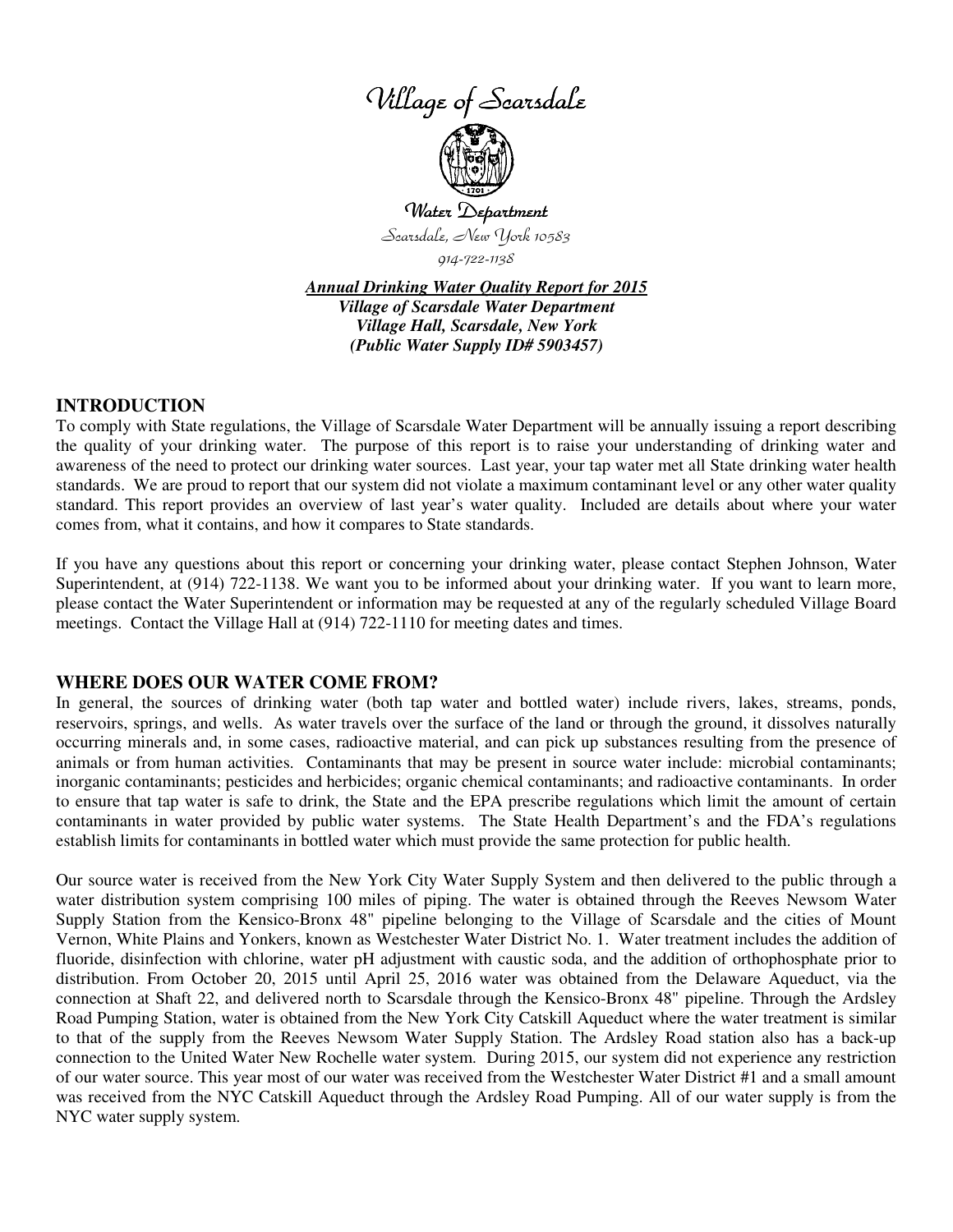The NYS DOH has evaluated the susceptibility of water supplies statewide to potential contamination under the Source Water Assessment Program (SWAP), and their findings are summarized in the paragraphs below. It is important to stress that these assessments were created using available information and only estimate the potential for source water contamination. Elevated susceptibility ratings do not mean that source water contamination has or will occur for this Public Water Supply (PWS). This PWS provides treatment and regular monitoring to ensure the water delivered to consumers meets all applicable standards.

Scarsdale obtains water from the New York City water supply system. Water comes from the Catskill/Delaware watersheds east of the Hudson River. The New York City Department of Environmental Protection (DEP) implements a series of programs to evaluate and protect source water quality within these watersheds. Their efforts focus on three important program areas: the enforcement of strengthened Watershed Rules and Regulations; the acquisition and protection of watershed lands; and implementation partnership programs that target specific sources of pollution in the watersheds.

Due to these intensive efforts, the SWAP methodologies applied to the rest of the state were not applied for this PWS. Additional information on the water quality and protection efforts in these New York City watersheds can be found at NYCDEP's web site www.nyc.gov/html/dep/html/watershed\_protection/index.shtml.

Specifically, Scarsdale obtains its water from the Catskill/Delaware watersheds east of the Hudson. The reservoirs in this mountainous rural area are relatively deep with little development along their shorelines. The main water quality concerns associated with land cover is agriculture, which can contribute microbial contaminants, pesticides, and algae producing nutrients. There are also some potential contamination concerns associated with residential lands and associated wastewater discharges. However, advanced treatments which reduce contaminants are in place for most of these discharges. There are also a number of other discrete facilities, such as landfills, chemical bulk storages, etc. that have the potential to impact local water quality, but large significant water quality problems associated with these facilities are unlikely due to the size of the watershed and surveillance and management practices.

# **FACTS AND FIGURES**

The Scarsdale Water System is owned and operated by the Village of Scarsdale. Water Service is provided to the Village of Scarsdale, Eastchester Water District No. 1 and some homes in Mamaroneck, New Rochelle and Greenburgh. Our water system serves an estimated population of 20,608 through 5,800 service connections. The total water delivered in 2015 was 1.275 billion gallons. The daily average of water treated and pumped into the distribution system was 3.50 million gallons per day. Our highest single day was 8.21 million gallons. The amount of water delivered to customers, (metered), was 1.01 billion gallons. This leaves the total for unbilled water, (formerly known as unaccounted for water) at 267 million gallons, (20.8 % of the total amount delivered). Unbilled water is a result of many factors. Losses arise from ruptured water mains, hydrants struck by automobiles, service line leaks, fire protection and training, testing of water meters, use of unmetered water for construction purposes and the unmetered water used for flushing water mains. In 2015 water customers were charged \$2.05 per 100 cu ft, (or \$2.73 per 1,000 gallons), for water used up to 5,000 cu ft per quarter and \$7.18 per 100 cu ft, (or \$9.54 per 1,000 gallons), for water used above 5,000 cu ft per quarter. The annual average water charge per user was \$608.00.

# **ARE THERE CONTAMINANTS IN OUR DRINKING WATER?**

As the State regulations require, we routinely test your drinking water for numerous contaminants. These contaminants include: total coliform, turbidity, inorganic compounds, nitrate, nitrite, lead and copper, volatile organic compounds, total trihalomethanes, haloacetic acids, and synthetic organic compounds. Some of the compounds we analyzed for were detected in your drinking water; however, these contaminants were detected below the level allowed by the State. The table presented below depicts which compounds were detected in your drinking water. The State allows us to test for some contaminants less than once per year because the concentrations of these contaminants do not change frequently. Some of our data, though representative, are more than one year old.

It should be noted that all drinking water, including bottled drinking water, may be reasonably expected to contain at least small amounts of some contaminants. The presence of contaminants does not necessarily indicate that water poses a health risk. More information about contaminants and potential health effects can be obtained by calling the EPA's Safe Drinking Water Hotline (800-426-4791) or the Westchester County Health Department at (914) 813-5000.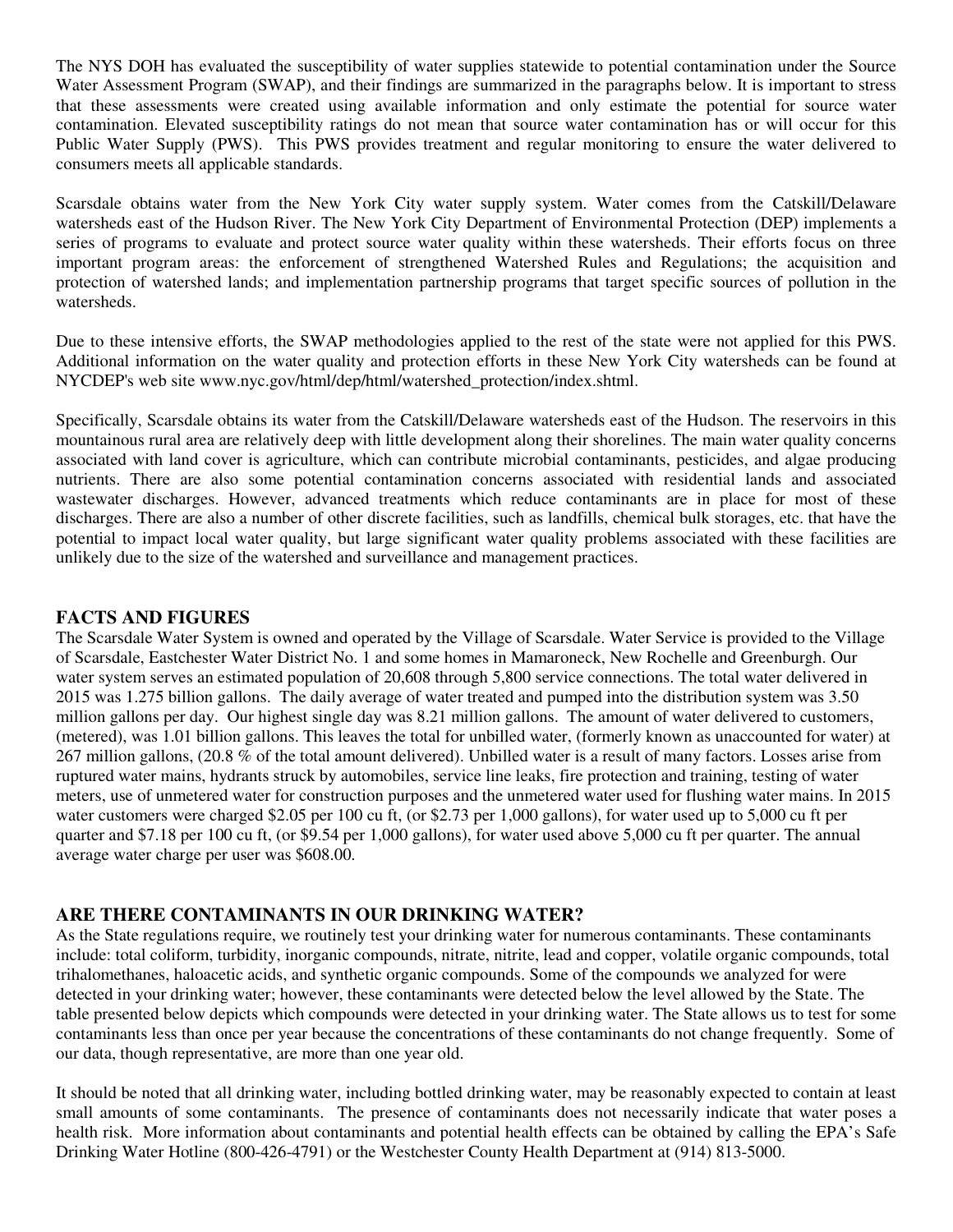#### **TABLE OF DETECTED CONTAMINANTS:**

|                                                                                          |           |          | Level Detected        | Unit            |            | Regulatory      |                                                |
|------------------------------------------------------------------------------------------|-----------|----------|-----------------------|-----------------|------------|-----------------|------------------------------------------------|
|                                                                                          | Violation | Date of  | (Average)             | Measure-        |            | Limit           | Likely Source of                               |
| Contaminant                                                                              | Yes/No    | Sample   | (Range)               | ment            | MCLG       | (MCL, TT or AL) | Contamination                                  |
| <b>Inorganic Chemical Contaminants (Distribution System) Reeves Newsom Pump Station:</b> |           |          |                       |                 |            |                 |                                                |
| Alkalinity as CaCO3                                                                      | No        | 01/22/15 | 15.4                  | mg/l            | N/A        | N/A             | Erosion of natural deposits                    |
| Aluminum                                                                                 | No        | 01/22/15 | 29.5                  | $\frac{u g}{l}$ | N/A        | N/A             | Erosion of natural deposits                    |
| Barium                                                                                   | No        | 01/22/15 | 14.3                  | $\frac{u g}{l}$ | 2000       | 2000            | Erosion of natural deposits                    |
| Calcium as CaCO3                                                                         | No        | 01/22/15 | 17                    | mg/l            | N/A        | N/A             | Erosion of natural deposits                    |
| Calcium                                                                                  | No        | 01/22/15 | 6.77                  | mg/l            | N/A        | N/A             | Erosion of natural deposits                    |
| Chloride                                                                                 | No        | 01/22/15 | 12.9                  | mg/l            | N/A        | 250             | Erosion of natural deposits                    |
| Chlorine residual                                                                        | No        | Daily    | 1.32                  | mg/l            | N/A        | $\overline{4}$  | Water additive used to control microbes        |
|                                                                                          |           |          | 1.01-1.73             |                 |            |                 |                                                |
| Copper                                                                                   | No        | 01/22/15 | 9.6                   | $\frac{u g}{l}$ | 1300       | 1300            | Erosion of natural deposits $\&$               |
|                                                                                          |           |          |                       |                 |            |                 | Corrosion of household plumbing                |
| Fluoride                                                                                 | No        | Daily    | 0.69                  | mg/l            | N/A        | 2.2             | Water Additive which promotes strong teeth     |
|                                                                                          |           |          | $0.02 - 1.56$         |                 |            |                 |                                                |
| Hardness                                                                                 | No        | 01/22/15 | 23                    |                 | N/A        | N/A             | Erosion of natural deposits                    |
| Iron                                                                                     | No        | 01/22/15 | 48                    | mg/l            | N/A        | 300             | Erosion of natural deposits                    |
|                                                                                          |           |          |                       | ug/l            |            |                 |                                                |
| Magnesium                                                                                | No        | 01/22/15 | 1450                  | $\frac{u g}{l}$ | N/A        | N/A             | Erosion of natural deposits                    |
| Manganese                                                                                | No        | 01/22/15 | 13.7                  | $\frac{u g}{l}$ | N/A        | 300             | Erosion of natural deposits                    |
| Nitrate                                                                                  | No        | 01/22/15 | 0.18                  | mg/l            | 10         | 10              | Runoff from fertilizer use                     |
| Orthophosphates                                                                          | No        | 01/22/15 | 0.761                 | mg/l            | N/A        | N/A             | Water additive which reduces water corrosivity |
| PH                                                                                       | No        | Daily    | 7.19                  | Units           | N/A        | N/A             |                                                |
|                                                                                          |           |          | $6.7 - 7.5$           |                 |            |                 |                                                |
| Sodium $(5)$                                                                             | No        | 01/22/15 | 9.54                  | mg/l            | See note 5 | 20              | Erosion of natural deposits                    |
| Sulfate, Potable                                                                         | No        | 01/22/15 | 4.56                  | mg/l            | N/A        | 250             | Erosion of natural deposits                    |
| <b>Total Dissolved Solids</b>                                                            | No        | 01/22/15 | 40.0                  | mg/l            | N/A        | N/A             | Metals & salts naturally                       |
|                                                                                          |           |          |                       |                 |            |                 | Occurring in the soil                          |
| Turbidity (1)                                                                            | No        | Daily    | 0.62                  | NTU             | N/A        | 5               | Soil erosion & stream sediments                |
|                                                                                          |           |          | $0.60 - 91$           |                 |            |                 |                                                |
| Zinc                                                                                     | No        | 01/22/15 | 6.8                   | ug/l            | N/A        | 5000            | Naturally occurring                            |
|                                                                                          |           |          |                       |                 |            |                 |                                                |
|                                                                                          |           |          |                       |                 |            |                 |                                                |
|                                                                                          |           |          | Level Detected        | Unit            |            |                 |                                                |
|                                                                                          |           |          |                       |                 |            | Regulatory      |                                                |
|                                                                                          | Violation | Date of  | (Average)             | Measure-        |            | Limit           | Likely Source of                               |
| Contaminant                                                                              | Yes/No    | Sample   | (Range)               | ment            | MCLG       | (MCL, TT or AL) | Contamination                                  |
| Inorganic Chemical Contaminants (Distribution System ) Ardsley Road Pump Station:        |           |          |                       |                 |            |                 |                                                |
| Alkalinity as CaCO3                                                                      | No        | 02/24/15 | 9.5                   | mg/l            | N/A        | N/A             | Erosion of natural deposits                    |
| Aluminum                                                                                 | No        | 02/24/15 | 32.1                  | ug/l            | N/A        | N/A             | Erosion of natural deposits                    |
| Barium                                                                                   | No        | 02/24/15 | 14.8                  | ug/l            | 2000       | 2000            | Erosion of natural deposits                    |
| Calcium as CaCO3                                                                         | No        | 02/24/15 | 14                    | mg/l            | N/A        | N/A             | Erosion of natural deposits                    |
| Calcium                                                                                  | No        | 02/24/15 | 5.76                  | mg/l            | N/A        | N/A             | Erosion of natural deposits                    |
| Chloride                                                                                 | No        | 02/24/15 | 10.5                  | mg/l            | N/A        | 250             | Erosion of natural deposits                    |
| Chlorine residual                                                                        | No        | Daily    | 0.86                  | mg/l            | N/A        | $\overline{4}$  | Water additive used to control microbes        |
|                                                                                          |           |          | $0.44 - 1.51$         |                 |            |                 |                                                |
| Copper                                                                                   | No        | 02/24/15 | 10.6                  | $\frac{u g}{l}$ | 1300       | 1300            | Erosion of natural deposits &                  |
|                                                                                          |           |          |                       |                 |            |                 | Corrosion of household plumbing                |
| Fluoride                                                                                 | No        | Daily    | 0.62                  | mg/l            | N/A        | 2.2             | Water Additive which promotes strong teeth     |
|                                                                                          |           |          | $0.11 - 0.89$         |                 |            |                 |                                                |
| Hardness                                                                                 | No        | 02/24/15 | 20                    | mg/l            | N/A        | N/A             | Erosion of natural deposits                    |
| Iron                                                                                     | $\rm No$  | 02/24/15 | 60.4                  | ug/l            | N/A        | 300             | Erosion of natural deposits                    |
| Magnesium                                                                                | No        | 02/24/15 | 1280                  | $\frac{u g}{l}$ | N/A        | N/A             | Erosion of natural deposits                    |
| Manganese                                                                                | No        | 02/24/15 | 12.0                  | $\frac{u g}{l}$ | N/A        | 300             | Erosion of natural deposits                    |
| Nitrate                                                                                  | No        | 02/24/15 | 0.262                 | mg/l            | 10         | 10              | Runoff from fertilizer use                     |
| Orthophosphates                                                                          | No        | 02/24/15 | 0.544                 | mg/l            | N/A        | N/A             | Water additive which reduces water corrosivity |
| PH                                                                                       | No        | Daily    | 6.86                  | Units           | N/A        | N/A             |                                                |
|                                                                                          |           |          | 6.00-7.40             |                 |            |                 |                                                |
| Sodium $(5)$                                                                             | No        | 02/24/15 | 1.69                  | mg/l            | See note 5 | 20              | Erosion of natural deposits                    |
| Sulfate, Potable                                                                         | No        | 02/24/15 | 4.17                  |                 | N/A        | 250             |                                                |
|                                                                                          | No        |          |                       | mg/l            |            |                 | Erosion of natural deposits                    |
| <b>Total Dissolved Solids</b>                                                            |           | 02/24/15 | 44.4                  | mg/l            | N/A        | N/A             | Metals & salts naturally                       |
|                                                                                          |           |          |                       |                 |            |                 | Occurring in the soil                          |
| Turbidity (1)                                                                            | No        | Daily    | 0.68                  | NTU             | N/A        | 5               | Soil erosion & stream sediments                |
| Zinc                                                                                     | No        | 02/24/15 | $0.24 - 1.16$<br>17.7 | ug/l            | N/A        | 5000            | Naturally occurring                            |

#### **Lead & Copper Contaminant - System Wide Sampling – (every three years in the Distribution System):**

| Lead $(3)$   | No | 06-08/15 | 4.2            | $u\Omega/l$ |               |      | Erosion of natural deposits $\&$ |
|--------------|----|----------|----------------|-------------|---------------|------|----------------------------------|
|              |    |          | $<$ LOO – 28.3 |             |               |      | corrosion of household plumbing  |
| Copper $(2)$ | No | 06-08/15 | 183            | $u\Omega/1$ | $^{\circ}300$ | 1300 | Erosion of natural deposits $\&$ |
|              |    |          | 37.4 - 205     |             |               |      | corrosion of household plumbing  |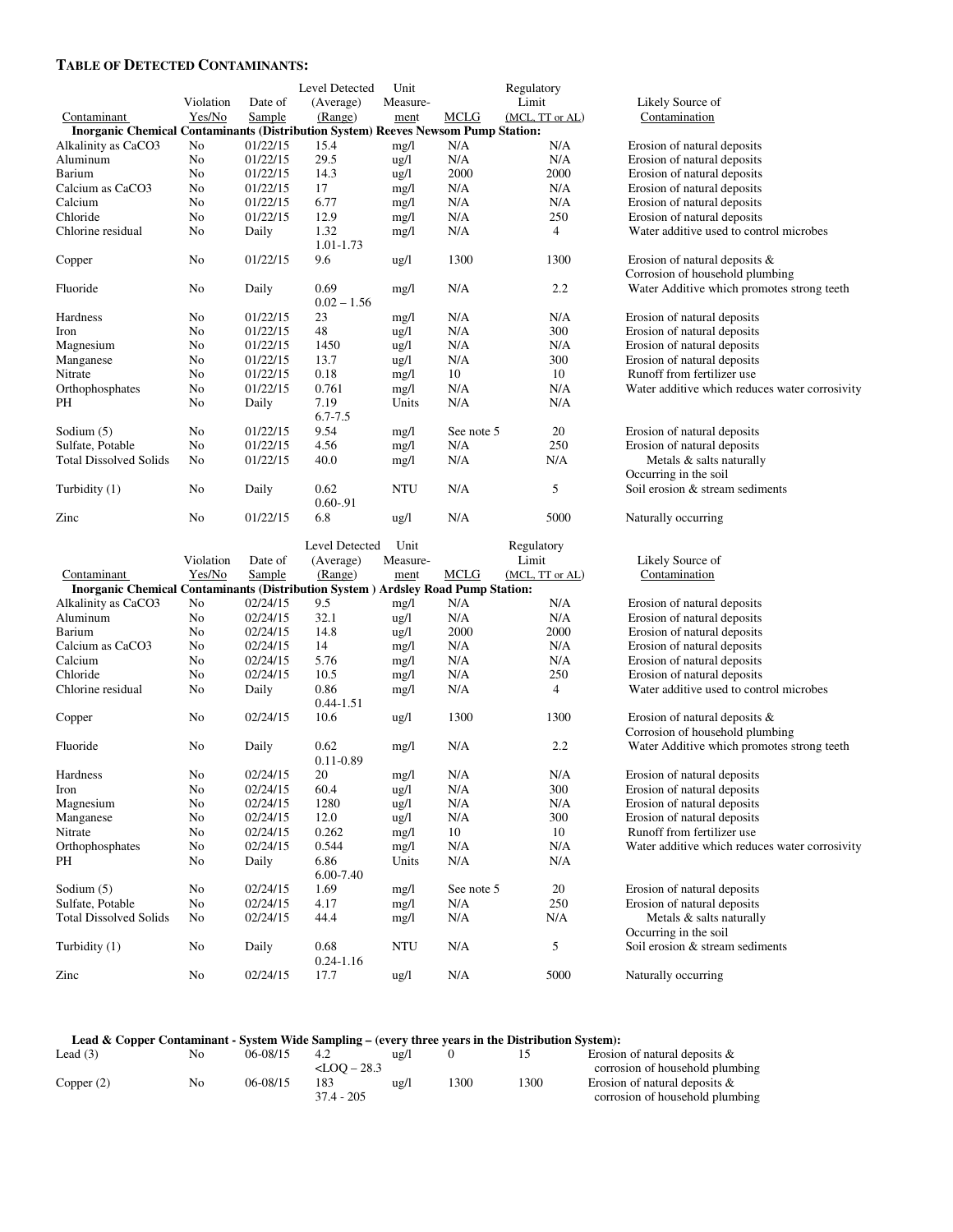| <b>Organic Chemical Contaminants (Distribution System):</b>   |                |                                 |                    |                 |     |    |                                                                                                                                                                |
|---------------------------------------------------------------|----------------|---------------------------------|--------------------|-----------------|-----|----|----------------------------------------------------------------------------------------------------------------------------------------------------------------|
| Total Trihalomethanes – Quarterly Stage 2 DBP Sampling (4)    |                |                                 |                    |                 |     |    |                                                                                                                                                                |
|                                                               | No.            | Jan Apr. Jul. Oct<br>2015       | 39.75<br>$18 - 49$ | $\frac{u g}{l}$ | N/A | 80 | By-product of drinking water disinfection needed<br>to kill harmful organisms. TTHMs are formed when<br>Source water contains large amounts of organic matter. |
| Haloacetic Acids – Quarterly & Stage 2 DBP Sampling $(4)$     |                |                                 |                    |                 |     |    |                                                                                                                                                                |
|                                                               | No             | Jan Apr. Jul. Oct 35.75<br>2015 | $23 - 42$          | $\frac{u}{g}$   | N/A | 60 | By-product of drinking water disinfection<br>needed to kill harmful organisms.                                                                                 |
| Radiological Contaminants (Source Water – Kensico Reservoir): |                |                                 |                    |                 |     |    |                                                                                                                                                                |
| Gross Alpha Particle                                          | N <sub>0</sub> | 10/15/13                        | 3.92               | pci/l           | N/A | 15 | Decay of natural deposits & manmade emissions                                                                                                                  |
| Gross Beta Particle                                           | N <sub>0</sub> | 10/15/13                        | 0.69               | pci/l           | N/A | 50 | Erosion of natural deposits                                                                                                                                    |
| Combined Radium 226<br>and Radium 228                         | No             | 10/15/13                        | 0.52               | pci/l           | N/A | 5  | Erosion of natural deposits                                                                                                                                    |

#### **Notes:**

1 – Turbidity is a measure of the cloudiness of the water. We test it because it is a good indicator of water quality. High turbidity can hinder the effectiveness of disinfectants. Our highest single turbidity measurement in the distribution system for the year occurred on 10/21/15, (3.66 NTU). State regulations require that turbidity must always be below 5 NTU.

 $2 -$  The level presented represents the 90<sup>th</sup> percentile of the 30 sites tested. A percentile is a value on a scale of 100 that indicates the percent of a distribution that is equal to or below it. The 90<sup>th</sup> percentile is equal to or greater than 90% of the copper values detected at your water system. In this case, thirty samples were collected at your water system and the 90<sup>th</sup> percentile value was the 27th value which was 0.183 mg/l. The action level for copper was not exceeded at any of the sites tested. The highest copper value was 0.205 mg/l.

 $3$  – The level presented represents the 90<sup>th</sup> percentile of the 30 sites tested. A percentile is a value on a scale of 100 that indicates the percent of a distribution that is equal to or below it. The  $90<sup>th</sup>$  percentile is equal to or greater than  $90%$  of the lead values detected at your water system. In this case, thirty samples were collected at your water system and the 90<sup>th</sup> percentile value was the 27th value which was 4.2 ug/l. The action level for lead was exceeded at only one of the sites tested. The highest lead value was 28.3 ug/l.

4 – This level represents the average of 16 samples taken during the year. Average level was 39.75 ug/l with a range of 18-49 ug/l for Trihalomethanes. Average level was 35.75 ug/l with a range of 23-42 ug/l for Haloacetic Acids.

5 - Water containing more than 20 mg/l of sodium should not be used for drinking by people on severely restricted diets. Water containing more than 270 mg/l of sodium should not be used for drinking by people on moderately restricted sodium diets.

6 – The State considers 50 pci/L a level of concern for beta particles.

#### **Definitions:**

*Maximum Contaminant Level* **(**MCL): The highest level of a contaminant that is allowed in drinking water. MCLs are set as close to the MCLGs as feasible.

*Maximum Contaminant Level Goal* (MCLG): The level of a contaminant in drinking water below which there is no known or expected risk to health. MCLGs allow for a margin of safety.

*Maximum Residual Disinfectant Level* (MRDL): The highest level of a disinfectant allowed in drinking water. There is convincing evidence that addition of a disinfectant is necessary for control of microbial contaminants.

*Action Level* **(**AL): The concentration of a contaminant which, if exceeded, triggers treatment or other requirements which a water system must follow.

*Treatment Technique* (TT): A required process intended to reduce the level of a contaminant in drinking water.

*Nephelometric Turbidity Unit* (NTU): A measure of the clarity of water. Turbidity in excess of 5 NTU is just noticeable to the average person.

*Milligrams per liter* (mg/l): Corresponds to one part of liquid in one million parts of liquid (parts per million - ppm).

*Micrograms per liter* (ug/l): Corresponds to one part of liquid in one billion parts of liquid (parts per billion - ppb).

*Picocuries per liter* (pCi/L): A measure of the radioactivity in water.

*LOQ:* Limit of quantitation.

According to State regulations, we are required to routinely monitor drinking water for various contaminants. Drinking water is tested for inorganic and organic contaminants, trihalomethanes, and coliform bacteria. Contaminants detected are included in the Table of Detected Contaminants. Contaminants we analyzed for but did not detect were:

E.coli bacteria, Arsenic, Chromium, Mercury, Selenium, Antimony, Beryllium, Cyanide, Thallium, Nitrite, Vanadium, Silver, Cobalt, Boron, Molybdenum, Lead, Bromoform, Dibromochloromethane, Vinyl Chloride, Benzene, Bromobenzene, Bromochloromethane, Bromomethane, Nbutylbenzene, Sec-butylbenzene, Tert-butylbenzene, Carbon tetrachloride, Chlorobenzene, Chloroethane, Chloromethane, 2-chlorotoluene, 4 chlorotoluene, Dibromomethane, 1,2-dichlorobenzene, 1,3-dichlorobenzene, 1,4-dichlorobenzene, dichlorodifluoromethane, 1,1-dichloroethane, 1,2 dichloroethane, 1,1-dichloroethene, Cis-1,2-dichloroethene, Trans-1,2-dichloroethene, 1,2-dichloropropane, 1,3-dichloropropane, 2,2 dichloropropane, 1,1-dichloropropene, Cis-1,3-dichloropropene, Trans-1,3-dichloropropene, Ethylbenzene, Hexachlorobutadiene, Isopropylbenzene, P-isopropyltoluene, Methylene chloride, N-propylbenzene, Styrene, 1,1,1,2-tetrachloroethane, 1,1,2,2-tetrachloroethane, Tetrachloroethene, Toluene, 1,2,3-trichlorobenzene, 1,2,4-trichlorobenzene, 1,1,1-trichloroethane, 1,1,2-trichloroethane, Trichloroethene, Trichlorofluoromethane, 1,2,3 trichloropropane, 1,2,4-trimethylbenzene, 1,3,5-trimethylbenzene, P & M-xylene, O-xylene, 2-butanone (MEK), Naphthalene, Methyl T-Butyl Ether, 4-Methyl-2-pentanone, 1,2-Dibromoethane, 1,2-Dibromo-3-Chlorpropane, Alachlor, Atrazine, Simazine, Hexachlorobenzene, Hexachlorocyclopentadiene, Benzo(A)pyrene, bis(2-Ethylhexyl)adipate, bis(2-Ethylhexyl)phthalate , Aldicarb Sulfoxide, Aldicarb Sulfone, Oxamyl, Methomyl, 3-Hydroxycarbofuran, Aldicarb, Carbofuran, Carbaryl, Glyphosate, Diquat, 2,4-D, 2,4,5-T, Silvex, Dalapon, Dicamba, Dinoseb, Pentachlorophenol, Picloram, Dioxin, Endothall, Butachlor, Metolachlor, Metribuzin, 2,3,7,8-TCDD (Dioxin), DCPA di-mono-acids, 2,4- Dinitrotoluene, 2,6-Dinitrotoluene, Acetochlor, EPTC, Molinate, Terbacil, MTBE, perchlorate, 4,4-DDE, Aldrin, Chlordane, Dieldrin, Endrin, Heptachlor, Heptachlor Epoxide, Lindane, Methoxychlor, PCB's, Propachlor, Toxaphene, Ethylene glycol, Propylene glycol.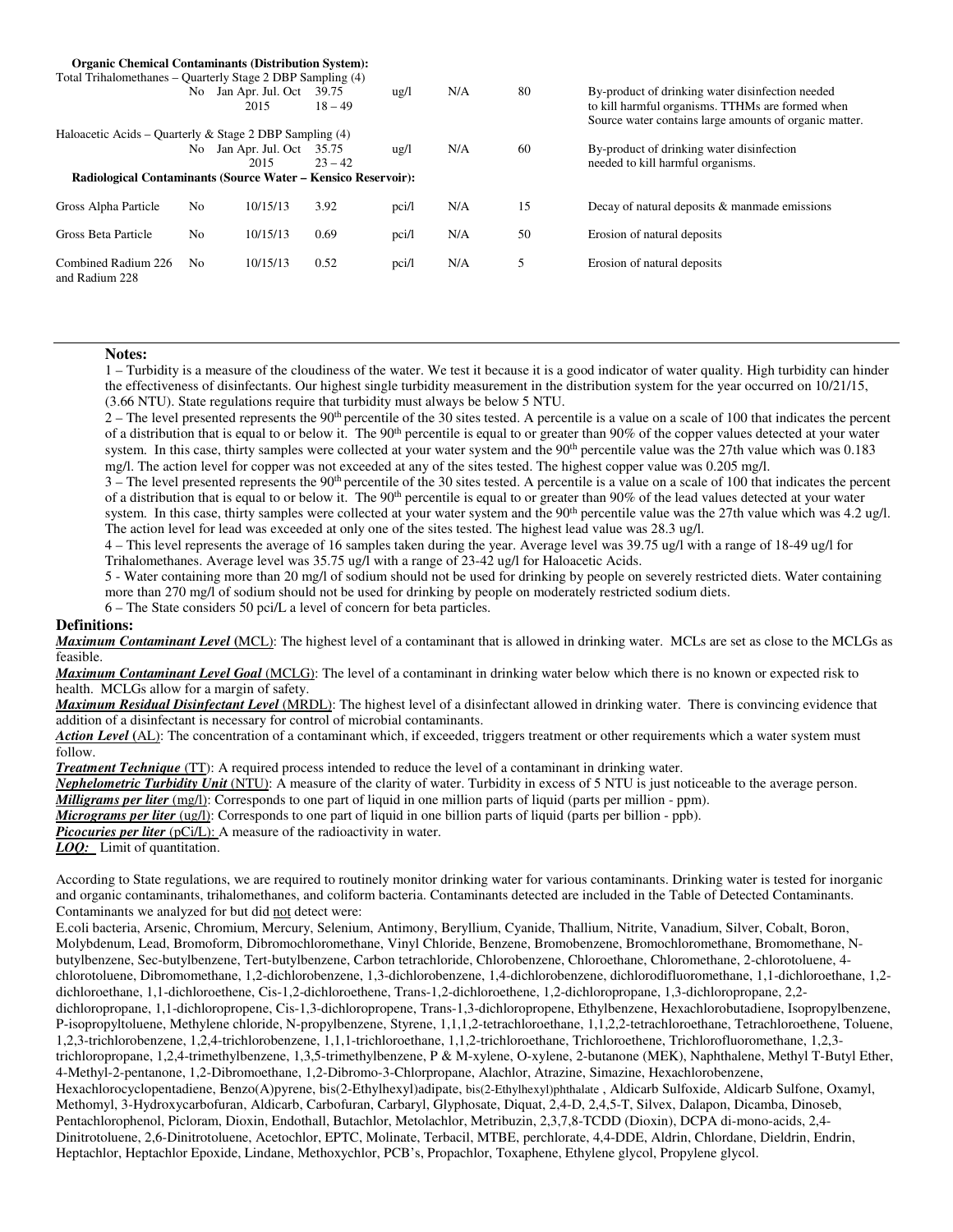# **WHAT DOES THIS INFORMATION MEAN?**

As you can see by the table, our system had no violations. We have learned through our testing that some contaminants have been detected; however, these contaminants were detected below the level allowed by the State.

### **We are required to present the following information on lead in drinking water:**

If present, elevated levels of lead can cause serious health problems, especially for pregnant women, infants, and young children. It is possible that lead levels at your home may be higher than at other homes in the community as a result of materials used in your home's plumbing. The Village of Scarsdale is responsible for providing high quality drinking water, but cannot control the variety of materials used in plumbing components. When your water has been sitting for several hours, you can minimize the potential for lead exposure by flushing your tap for 30 seconds to 2 minutes before using water for drinking or cooking. If you are concerned about lead in your water, you may wish to have your water tested. Information on lead in drinking water, testing methods, and steps you can take to minimize exposure is available from the Safe Drinking Water Hotline (1-800-426-4791) or at http://www.epa.gov/safewater/lead.

## **IS OUR WATER SYSTEM MEETING OTHER RULES THAT GOVERN OPERATIONS?**

 Westchester County Water District #1: USEPA Tier 2 Violation Notice Pursuant to United States Environmental Protection Agency requirements, the Village of Scarsdale and the cities of Mount Vernon, White Plains, and Yonkers, which receive drinking water through Westchester County Water District #1, recently distributed in quarterly water bills a Westchester County notice titled, "IMPORTANT INFORMATION ABOUT YOUR DRINKING WATER." All water users are encouraged to read the notice, recognizing that SCARSDALE DRINKING WATER QUALITY HAS NOT DECLINED BELOW THE STANDARD THAT WATER CUSTOMERS HAVE ENJOYED FOR DECADES – the supply is subject to the same water safety treatment protocols that have maintained drinking water in Scarsdale for many years, including appropriate chlorination to inactivate organisms such as giardia, bacteria, and viruses. However, as treatment protocols have improved over the years to include ultra-violet treatment in order to be even more effective, as well as to address organisms such as Cryptosporidium, Westchester County Water District #1 has not implemented the necessary District-wide upgrades within the deadlines prescribed, prompting United States Environmental Protection Agency Enforcement Action. The County must bring their water treatment facilities into compliance by 2018. Importantly, although the water supply is not presently subject to ultra-violet treatment, ongoing routine testing has not detected any Cryptosporidium exceedance in Scarsdale drinking water. Such testing will continue through completion of the necessary treatment facility upgrades. Finally, a copy of the USEPA Tier 2 Violation Notice is available on the Scarsdale website at www.scarsdale.com.

## **INFORMATION ON GIARDIA**

Giardia is a microbial pathogen present in varying concentrations in many surface waters and groundwater under the influence of surface water. Giardia is removed/inactivated through a combination of filtration and disinfection or by disinfection. During 2015, Westchester County Water District #1 collected 37 samples from their source water at Kensico Reservoir and analyzed them for Giardia cysts. Of these samples, 1 contained a trace amount of Giardia. Current test methods do not allow us to determine if the organisms are dead or if they are capable of causing disease. Ingestion of Giardia may cause giardiasis, an intestinal illness. People exposed to Giardia may experience mild or severe diarrhea, or in some instances no symptoms at all. Fever is rarely present. Occasionally, some individuals will have chronic diarrhea over several weeks or a month, with significant weight loss. Giardiasis can be treated with anti-parasitic medication. Individuals with weakened immune systems should consult with their health care providers about what steps would best reduce their risks of becoming infected with Giardiasis. Individuals who think that they may have been exposed to Giardiasis should contact their health care providers immediately. The Giardia parasite is passed in the feces of an infected person or animal and may contaminate water or food. Person to person transmission may also occur in day care centers or other settings where handwashing practices are poor.

# **INFORMATION ON CRYPTOSPORIDIUM**

Cryptosporidium is a microbial pathogen found in surface water and groundwater under the influence of surface water. During 2015, Westchester County Water District #1 collected 37 samples from their source water at Kensico Reservoir and analyzed them for cryptosporidium oocysts. Of these samples 0 were positive for cryptosporidium. Therefore, our testing indicates no presence of Cryptosporidium in our source water. Current test methods do not allow us to determine if the organisms are dead or if they are capable of causing disease. Ingestion of Cryptosporidium may cause cryptosporidiosis, a gastrointestinal infection. Symptoms of infection include nausea, diarrhea, and abdominal cramps. Most healthy individuals can overcome disease within a few weeks. However, immuno-compromised people are at greater risk of developing life-threatening illness. We encourage immuno-compromised individuals to consult their health care provider regarding appropriate precautions to take to avoid infection. Cryptosporidium must be ingested to cause disease, and it may be spread through means other than drinking water.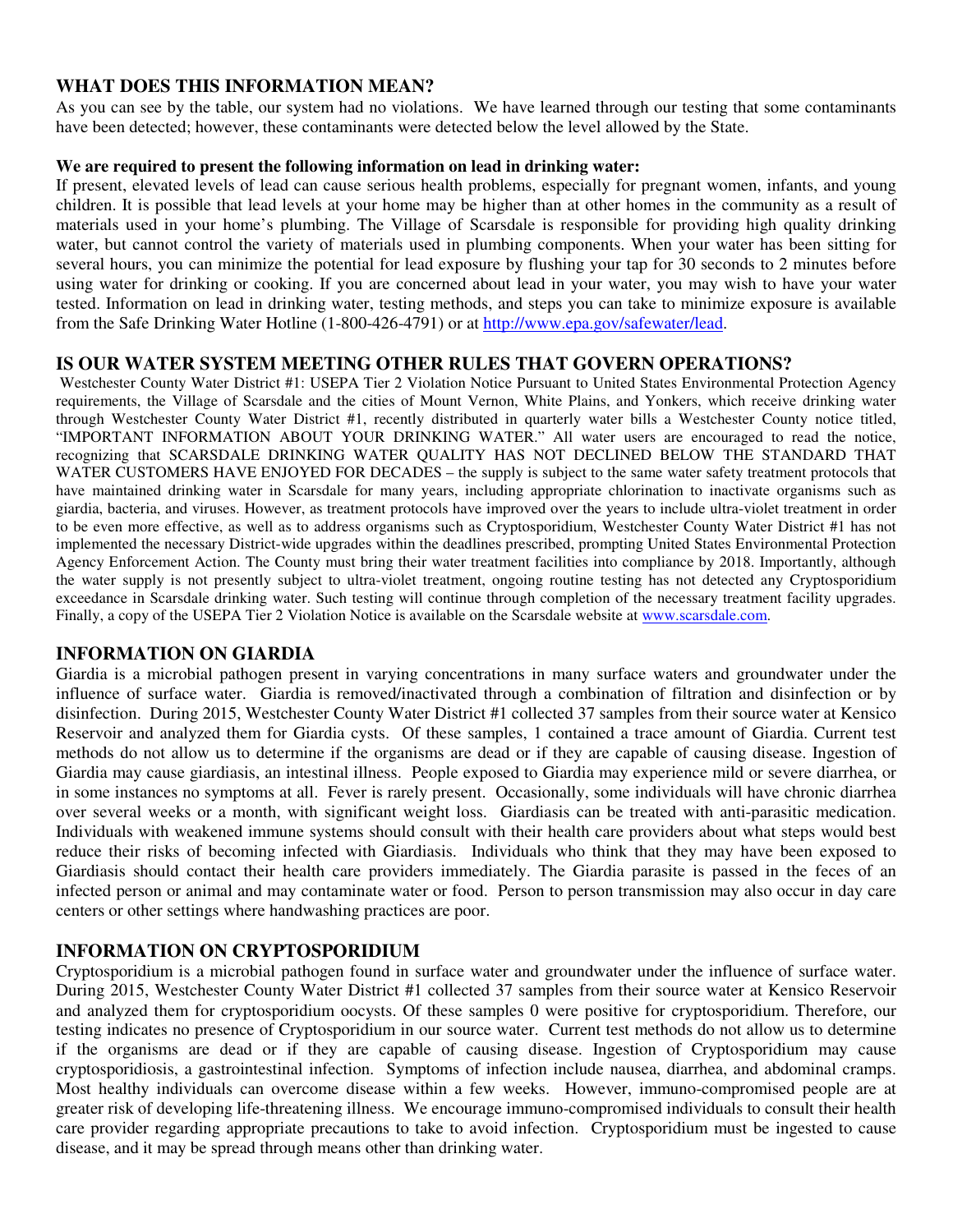## **Variances and Exemptions:**

In accordance with the Federal Safe Drinking Water Act of 1986 and New York State requirements regarding the quality of potable water, we submitted a request for filtration avoidance of our raw water sources for both the Reeves Newsom Water Supply Station and the Ardsley Road Pumping Station. We received a variance from the New York State Department of Health in December 1991. This variance is still in effect.

The Village of Scarsdale was granted a Biofilm Variance from the New York State Department of Health on August 29, 1994. The variance recognizes that the maximum contaminant level cannot be used to determine the public health significance of coliform bacteria being detected in the distribution system when biofilms, and not contaminated water, is in the system.

# **DO I NEED TO TAKE SPECIAL PRECAUTIONS?**

Although our drinking water met or exceeded state and federal regulations, some people may be more vulnerable to disease causing microorganisms or pathogens in drinking water than the general population. Immuno-compromised persons such as persons with cancer undergoing chemotherapy, persons who have undergone organ transplants, people with HIV/AIDS or other immune system disorders, some elderly, and infants can be particularly at risk from infections. These people should seek advice from their health care provider about their drinking water. EPA/CDC guidelines on appropriate means to lessen the risk of infection by Cryptosporidium, Giardia and other microbial pathogens are available from the Safe Drinking Water Hotline (800-426-4791).

# **INFORMATION ON FLUORIDE ADDITION**

Our system is one of the many drinking water systems in New York State that provides drinking water with a controlled, low level of fluoride for consumer dental health protection. Fluoride is added to your water coming from our Catskill Aqueduct Source by the New York City DEP before it is delivered to us. According to the United States Centers for Disease Control, fluoride is very effective in preventing cavities when present in drinking water at a properly controlled level. To ensure that the fluoride supplement in your water provides optimal dental protection monitor fluoride levels on a daily basis to make sure fluoride is maintained at a target level of 0.7 mg/l. During 2015 monitoring showed that fluoride levels in your water at an average of 0.56 mg/l. None of the monitoring results showed fluoride at levels that approach the 2.2 mg/l MCL for fluoride.

# **WHY SAVE WATER AND HOW TO AVOID WASTING IT?**

Although our system has an adequate amount of water to meet present and future demands, there are a number of reasons why it is important to conserve water:

- ♦ Saving water saves energy and some of the costs associated with both of these necessities of life;
- ♦ Saving water reduces the cost of energy required to pump water and the need to construct costly new wells, pumping systems and water towers; and
- ♦ Saving water lessens the strain on the water system during a dry spell or drought, helping to avoid severe water use restrictions so that essential firefighting needs are met.

You can play a role in conserving water by becoming conscious of the amount of water your household is using, and by looking for ways to use less whenever you can. It is not hard to conserve water. Conservation tips include:

- ♦ Automatic dishwashers use 15 gallons for every cycle, regardless of how many dishes are loaded. So get a run for your money and load it to capacity.
- ♦ Turn off the tap when brushing your teeth.
- ♦ Check every faucet in your home for leaks. Just a slow drip can waste 15 to 20 gallons a day. Fix it and you can save almost 6,000 gallons per year.
- ♦ Check your toilets for leaks by putting a few drops of food coloring in the tank, watch for a few minutes to see if the color shows up in the bowl. It is not uncommon to lose up to 100 gallons a day from one of these otherwise invisible toilet leaks. Fix it and you save more than 30,000 gallons a year.
- ♦ Use your water meter to detect hidden leaks. Simply turn off all taps and water using appliances, then check the meter after 15 minutes. If it moved, you have a leak.
- ♦ Do not over water lawns and gardens. Water grass and plants only when they show signs of needing it.
- ♦ Check lawn sprinkler system for leaks regularly and check the clock settings to make sure you are not overwatering.